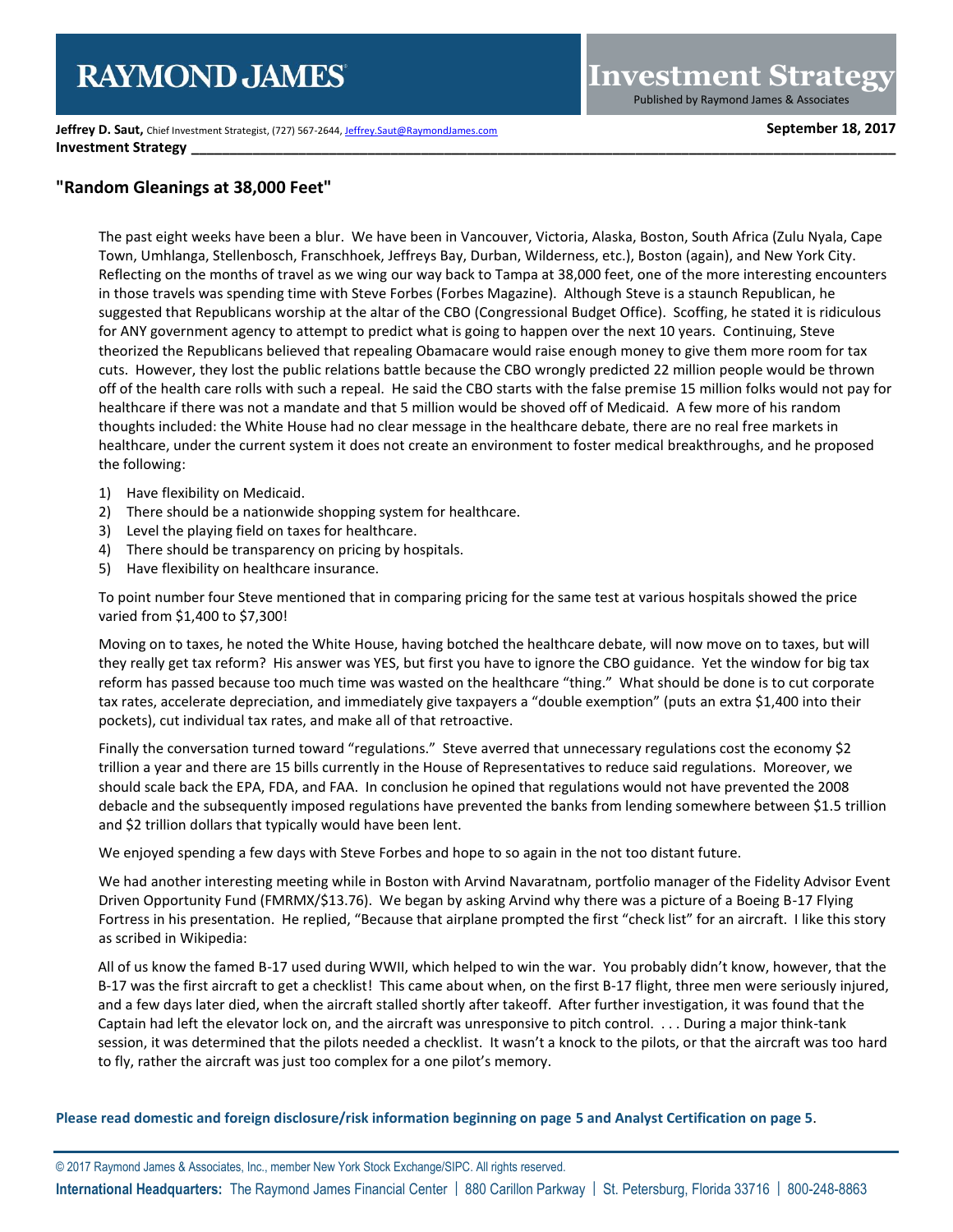According to Arvind, "In our business a 'plane crash' is a permanent loss of capital," so Arvind uses a "check list" for each stock in his fund to make certain it meets all his requirements. The fund's model is reflected in the name "event driven." Event driven investing attempts to take advantage of corporate actions (index deletions, bankruptcy, corporate spinoffs, 13D filings, mergers, management changes, dividend reductions, etc.) that can result in a mispricing of a company's stock or other underlying security. These situations can result in forced selling pressure, limited research coverage, and market inefficiencies that can lead to a greater probability of a security being mispriced. As always terms and details should be studied before purchase of the fund.

Moving on to the stock market, despite the S&P 500's (SPX/2500.23) move to new all-time highs last week, our models continue to show that there just is not much "upside energy" right here, implying the "buy the North Korea dips" may not work this time. In fact, most of the indices we monitor have moved from neutral, or oversold, into an overbought condition on a short-term basis. That said, one of our overriding themes of the year has been a weaker U.S. dollar. We have been bearish of the "buck" for the last few years, rightly at times and wrongly at others. Still, after a post presidential election rally of 6.5% the Bloomberg U.S. Dollar Index has declined by some 10.5% (chart 1 on page 3). The dollar's weakness has benefited many commodities (chart 2) and we have recommended tilting portfolios accordingly. If the dollar remains "soft" it should continue to benefit companies with international exposure/revenues (chart 3 on page 4). Another theme we have spoken of since DJT was elected is overweighting companies that have a high tax rate on the premise they will benefit from corporate tax reform (chart 4). Some names from the Raymond James research universe with such metrics (they all have an effective tax rate greater than 35%), are favorably rated by our fundamental analysts, and screen well on our models, for your potential "buy list" include: UnitedHealth (UNH/\$198.18/Strong Buy); Dollar General (DG/\$77.60/Strong Buy); CSRA (CSRA/\$31.98/Outperform); Masco (MAS/\$37.31/Outperform); Comcast (CMCSA/\$36.93/Strong Buy); and CVS Health (CVS/\$83.17/Outperform).

**The call for this week**: Back in June the three major indices traded out to new all-time highs, and we noted that every time those indices simultaneously trade to new all-time highs the SPX had an average 3.8% gain within the next three months nearly 100% of the time. Well, it is nearly three months later and the SPX is better by some 3.6%. Regrettably, we have underplayed that 3.6% rally because our models went into cautionary mode at the beginning of August. Most recently, our stock market internal energy model telegraphed there just is not a whole lot of upside energy available right here. Then too, the momentum indicator theorizes the odds of a trend reversal are high on a short-term basis, the breadth indicator is neutral (no trend reversal), and the sentiment indicator is flashing extreme complacency (high degree for a trend reversal). The catalyst for a potential near-term trend reversal could be the president's address at the U.N. this week, where Ambassador Nikki Haley recently stated, "We've been kicking the can down the road, and we're out of road!" All of this as Kim Jong-un bellows that North Korea is close to its goal of "equilibrium" in military force with the U.S.; and he might just try to demonstrate that coincident with the president's U.N. address. This morning the preopening S&P 500 futures are up by about 4 points as investors believe the Federal Reserve will announce the trimming of its balance sheet and no North Korea provocations over the weekend.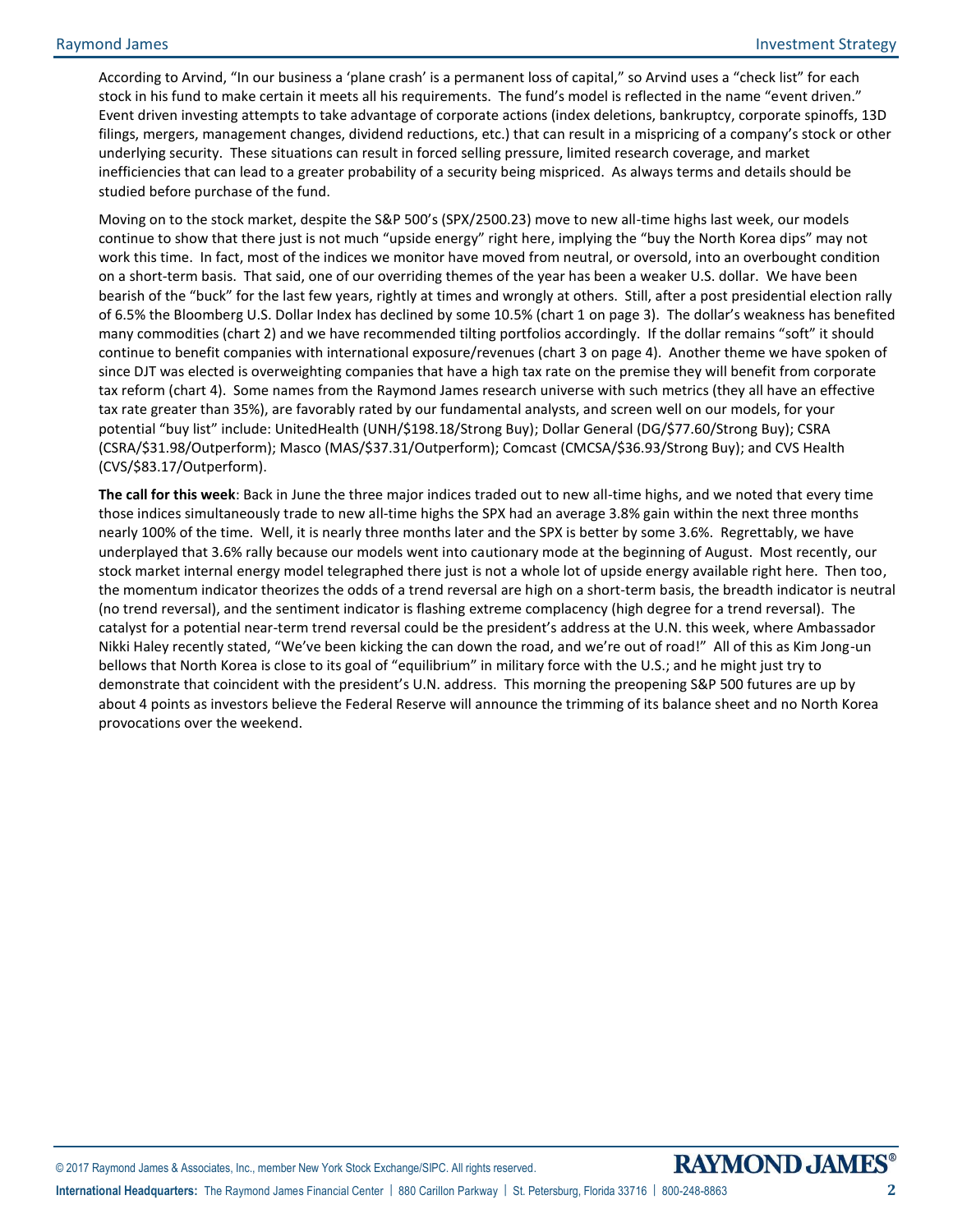## **Chart 1**



Source: Bespoke Investment Group

## **Chart 2**

|                 | Bespoke Commodity Screen: Trading Range, Trend, Carry, & Volatility |                      |    |           |           |    |              |                 |          |          |       |             |
|-----------------|---------------------------------------------------------------------|----------------------|----|-----------|-----------|----|--------------|-----------------|----------|----------|-------|-------------|
|                 |                                                                     | <b>Trading Range</b> |    |           |           | 3m | 3m           | 12 <sub>m</sub> | Real.    | Imp.     |       |             |
|                 | <b>Symbol Description</b>                                           |                      | OS |           | N         | OВ | <b>Price</b> | Perf            | Carry    | Carry    | Vol   | Vol         |
| CL <sub>1</sub> | <b>WTI</b>                                                          |                      |    |           |           |    | 49.73        | 11.85           | $-7.42$  | $-2.95$  | 27.53 | 25.88       |
| CO <sub>1</sub> | <b>Brent</b>                                                        |                      |    |           |           |    | 55.48        | 18.24           | 2.32     | 0.49     | 23.39 | 22.60       |
| XB1             | <b>RBOB Gas</b>                                                     |                      |    |           | $\bullet$ |    | 166.21       | 15.77           | 18.43    | $-0.62$  | 79.36 | 28.87       |
| HO <sub>1</sub> | <b>Heating Oil</b>                                                  |                      |    |           |           |    | 179.35       | 26.78           | 3.81     | 5.83     | 24.99 | 23.08       |
| NG1             | <b>Natural Gas</b>                                                  |                      |    |           |           |    | 3.02         | $-1.18$         | $-26.24$ | 2.48     | 27.93 | 32.29       |
| GC <sub>1</sub> | Gold                                                                |                      |    |           |           |    | 1322.10      | 5.38            | $-2.20$  | $-3.65$  | 9.71  | 10.28       |
| SI1             | Silver                                                              |                      |    |           |           |    | 17.70        | 5.86            | $-4.03$  | $-5.11$  | 16.56 | 17.39       |
| HG1             | Copper                                                              |                      |    |           |           |    | 295.15       | 15.05           | $-4.09$  | $-2.41$  | 18.14 | 18.33       |
| C <sub>1</sub>  | Corn                                                                |                      |    | $\bullet$ |           |    | 354.25       | $-6.65$         | $-22.39$ | n/a      | 25.29 | 19.26       |
| W <sub>1</sub>  | Wheat                                                               |                      |    |           |           |    | 447.75       | $-1.32$         | $-27.07$ | $-15.80$ | 31.91 | 21.82       |
| S <sub>1</sub>  | Soybeans                                                            |                      |    |           |           |    | 968.50       | 3.61            | $-7.60$  | $-3.78$  |       | 17.24 15.09 |
| KC1             | Coffee                                                              |                      |    |           |           |    | 141.40       | 12.40           | $-15.50$ | $-16.58$ | 25.96 | 26.34       |
| SB <sub>1</sub> | Sugar                                                               |                      |    |           |           |    | 14.55        | 8.02            | $-17.86$ | $-12.51$ | 32.83 | 30.01       |
| CT <sub>1</sub> | Cotton                                                              |                      |    |           |           |    | 70.26        | $-2.29$         | 11.72    | 6.54     | 26.40 | 22.14       |
| CC1             | Cocoa                                                               |                      |    |           |           |    | 2009.00      | $-0.84$         | $-3.36$  | n/a      | 25.87 | 26.06       |
| LB1             | Lumber                                                              |                      |    |           |           |    | 379.20       | 3.75            | $-7.96$  | n/a      | 21.77 | 20.75       |
| LC1             | Live Cattle                                                         |                      |    | ⊸         |           |    | 107.78       | $-8.28$         | $-31.14$ | n/a      | 20.04 | 19.97       |
| LH1             | Lean Hogs                                                           |                      | o  |           |           |    | 60.43        | $-26.36$        | $-19.82$ | n/a      | 28.91 | 30.73       |

Source: Bespoke Investment Group

© 2017 Raymond James & Associates, Inc., member New York Stock Exchange/SIPC. All rights reserved.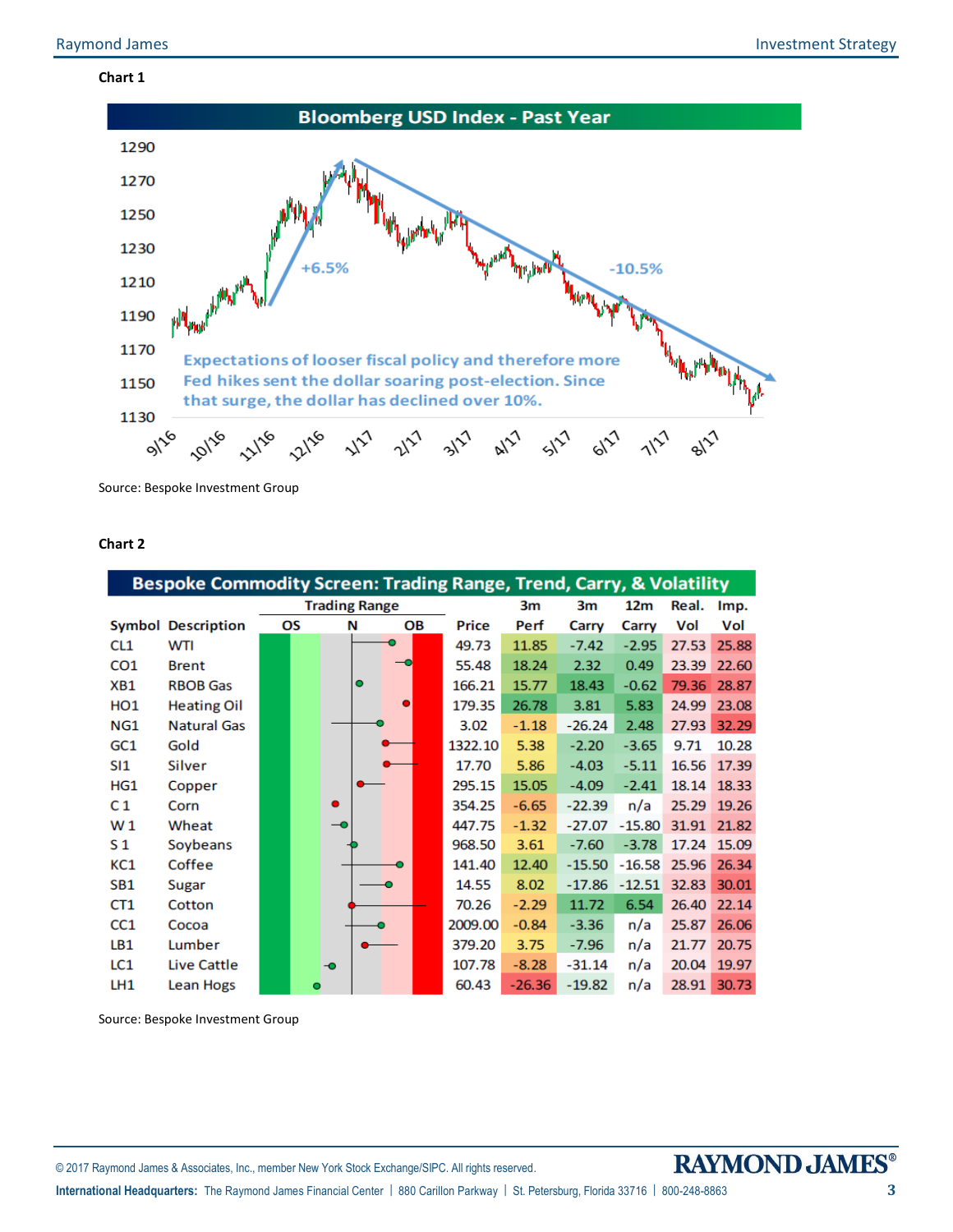## **Chart 3**



**Chart 4**





Source: Bespoke Investment Group

# **RAYMOND JAMES®**

**International Headquarters:** The Raymond James Financial Center | 880 Carillon Parkway | St. Petersburg, Florida 33716 | 800-248-8863 **4**

© 2017 Raymond James & Associates, Inc., member New York Stock Exchange/SIPC. All rights reserved.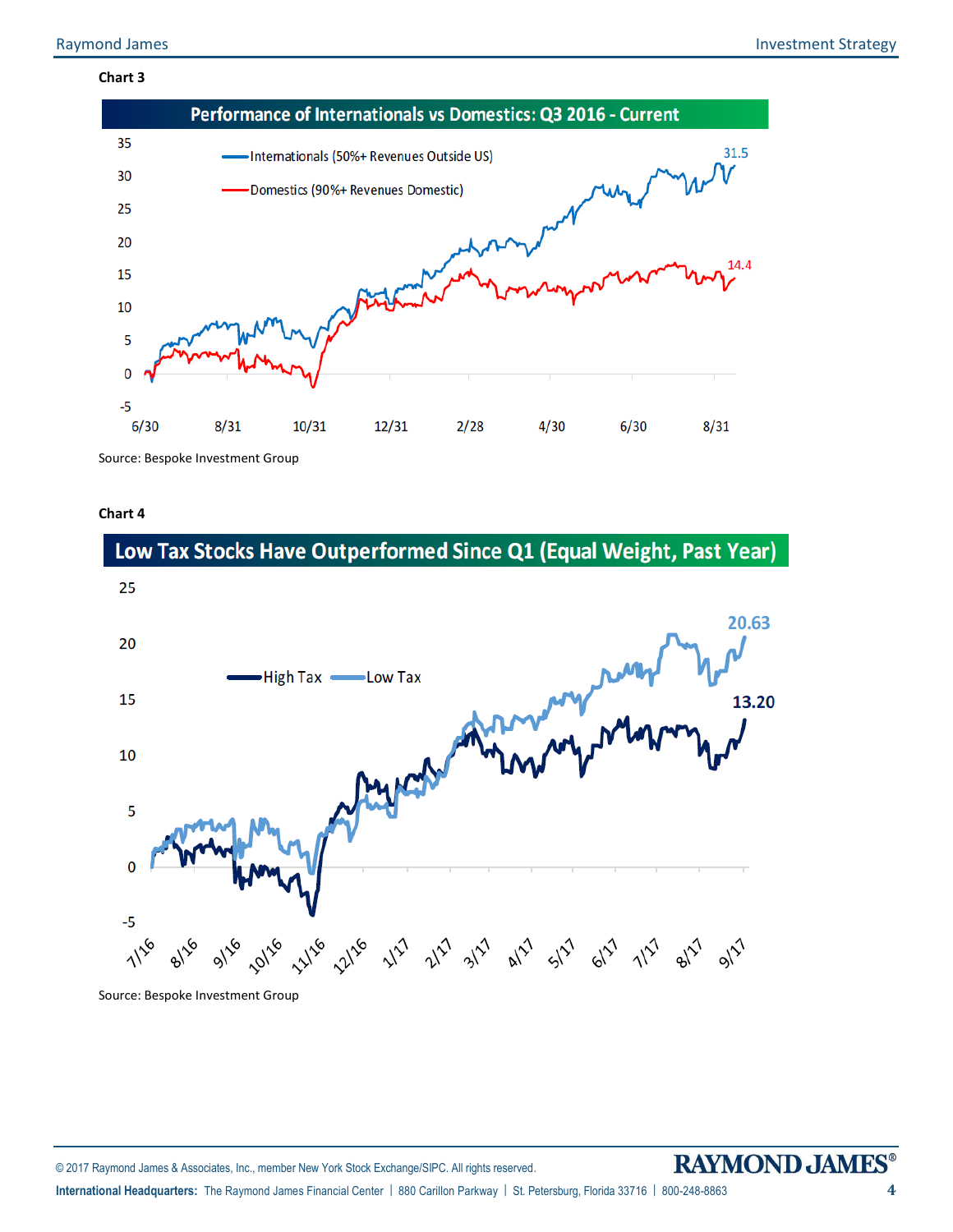## **Important Investor Disclosures**

Raymond James & Associates (RJA) is a FINRA member firm and is responsible for the preparation and distribution of research created in the United States. Raymond James & Associates is located at The Raymond James Financial Center, 880 Carillon Parkway, St. Petersburg, FL 33716, (727) 567-1000. Non-U.S. affiliates, which are not FINRA member firms, include the following entities that are responsible for the creation and distribution of research in their respective areas: in Canada, Raymond James Ltd. (RJL), Suite 2100, 925 West Georgia Street, Vancouver, BC V6C 3L2, (604) 659-8200; in Europe, Raymond James Euro Equities SAS (also trading as Raymond James International), 40, rue La Boetie, 75008, Paris, France, +33 1 45 64 0500, and Raymond James Financial International Ltd., Broadwalk House, 5 Appold Street, London, England EC2A 2AG, +44 203 798 5600.

This document is not directed to, or intended for distribution to or use by, any person or entity that is a citizen or resident of or located in any locality, state, country, or other jurisdiction where such distribution, publication, availability or use would be contrary to law or regulation. The securities discussed in this document may not be eligible for sale in some jurisdictions. This research is not an offer to sell or the solicitation of an offer to buy any security in any jurisdiction where such an offer or solicitation would be illegal. It does not constitute a personal recommendation or take into account the particular investment objectives, financial situations, or needs of individual clients. Past performance is not a guide to future performance, future returns are not guaranteed, and a loss of original capital may occur. **Investors should consider this report as only a single factor in making their investment decision.**

For clients in the United States: Any foreign securities discussed in this report are generally not eligible for sale in the U.S. unless they are listed on a U.S. exchange. This report is being provided to you for informational purposes only and does not represent a solicitation for the purchase or sale of a security in any state where such a solicitation would be illegal. Investing in securities of issuers organized outside of the U.S., including ADRs, may entail certain risks. The securities of non-U.S. issuers may not be registered with, nor be subject to the reporting requirements of, the U.S. Securities and Exchange Commission. There may be limited information available on such securities. Investors who have received this report may be prohibited in certain states or other jurisdictions from purchasing the securities mentioned in this report. Please ask your Financial Advisor for additional details and to determine if a particular security is eligible for purchase in your state.

The information provided is as of the date above and subject to change, and it should not be deemed a recommendation to buy or sell any security. Certain information has been obtained from third-party sources we consider reliable, but we do not guarantee that such information is accurate or complete. Persons within the Raymond James family of companies may have information that is not available to the contributors of the information contained in this publication. Raymond James, including affiliates and employees, may execute transactions in the securities listed in this publication that may not be consistent with the ratings appearing in this publication.

Raymond James ("RJ") research reports are disseminated and available to RJ's retail and institutional clients simultaneously via electronic publication to RJ's internal proprietary websites [\(RJ Investor Access](https://urldefense.proofpoint.com/v2/url?u=https-3A__investoraccess.rjf.com_&d=CwMFAg&c=Od00qP2XTg0tXf_H69-T2w&r=rNefLiWFkSilhqVDo70w43i53TsltTjCWk3T7beArK4&m=PC3IXwh9yes797fhP8lxVmKOzaJCoi7yXoDL8EwSFBo&s=y3WQdEai7OJL0j0ejHq1auUdg8kPQfDCBMkmD2HMOkE&e=) [& RJ Capital Markets\)](https://urldefense.proofpoint.com/v2/url?u=https-3A__www.rjcapitalmarkets.com_Logon_Index&d=CwMFAg&c=Od00qP2XTg0tXf_H69-T2w&r=rNefLiWFkSilhqVDo70w43i53TsltTjCWk3T7beArK4&m=PC3IXwh9yes797fhP8lxVmKOzaJCoi7yXoDL8EwSFBo&s=mLGRTdxZ5EwPQ9maeBsF0fvXad1Tt0SL_21LNPN2LVA&e=). Not all research reports are directly distributed to clients or third-party aggregators. Certain research reports may only be disseminated on RJ's internal proprietary websites; however such research reports will not contain estimates or changes to earnings forecasts, target price, valuation, or investment or suitability rating. Individual Research Analysts may also opt to circulate published research to one or more clients electronically. This electronic communication distribution is discretionary and is done only after the research has been publically disseminated via RJ's internal proprietary websites. The level and types of communications provided by Research Analysts to clients may vary depending on various factors including, but not limited to, the client's individual preference as to the frequency and manner of receiving communications from Research Analysts. For research reports, models, or other data available on a particular security, please contact your RJ Sales Representative or visit [RJ Investor Access](https://urldefense.proofpoint.com/v2/url?u=https-3A__investoraccess.rjf.com_&d=CwMFAg&c=Od00qP2XTg0tXf_H69-T2w&r=rNefLiWFkSilhqVDo70w43i53TsltTjCWk3T7beArK4&m=PC3IXwh9yes797fhP8lxVmKOzaJCoi7yXoDL8EwSFBo&s=y3WQdEai7OJL0j0ejHq1auUdg8kPQfDCBMkmD2HMOkE&e=) o[r RJ Capital Markets.](https://urldefense.proofpoint.com/v2/url?u=https-3A__www.rjcapitalmarkets.com_Logon_Index&d=CwMFAg&c=Od00qP2XTg0tXf_H69-T2w&r=rNefLiWFkSilhqVDo70w43i53TsltTjCWk3T7beArK4&m=PC3IXwh9yes797fhP8lxVmKOzaJCoi7yXoDL8EwSFBo&s=mLGRTdxZ5EwPQ9maeBsF0fvXad1Tt0SL_21LNPN2LVA&e=)

Additional information is available on request.

## **Analyst Information**

**Registration of Non-U.S. Analysts:** The analysts listed on the front of this report who are not employees of Raymond James & Associates, Inc., are not registered/qualified as research analysts under FINRA rules, are not associated persons of Raymond James & Associates, Inc., and are not subject to FINRA Rule 2241 restrictions on communications with covered companies, public companies, and trading securities held by a research analyst account.

**Analyst Holdings and Compensation:** Equity analysts and their staffs at Raymond James are compensated based on a salary and bonus system. Several factors enter into the bonus determination including quality and performance of research product, the analyst's success in rating stocks versus an industry index, and support effectiveness to trading and the retail and institutional sales forces. Other factors may include but are not limited to: overall ratings from internal (other than investment banking) or external parties and the general productivity and revenue generated in covered stocks.

The views expressed in this report accurately reflect the personal views of the analyst(s) covering the subject securities. No part of said person's compensation was, is, or will be directly or indirectly related to the specific recommendations or views contained in this research report. In addition, said analyst has not received compensation from any subject company in the last 12 months.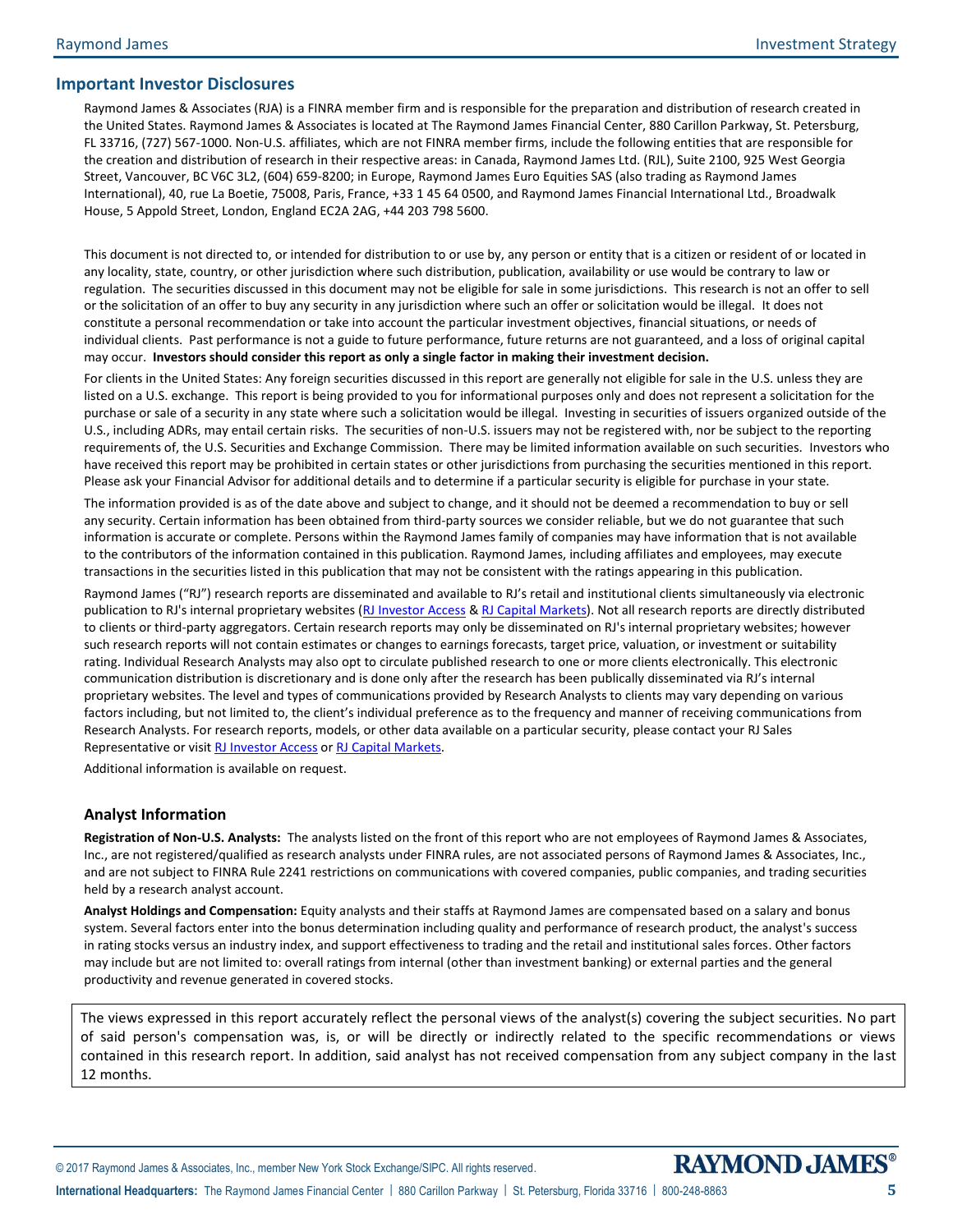## **Ratings and Definitions**

#### **Raymond James & Associates (U.S.) definitions**

**Strong Buy (SB1)** Expected to appreciate, produce a total return of at least 15%, and outperform the S&P 500 over the next six to 12 months. For higher yielding and more conservative equities, such as REITs and certain MLPs, a total return of at least 15% is expected to be realized over the next 12 months.

**Outperform (MO2)** Expected to appreciate and outperform the S&P 500 over the next 12-18 months. For higher yielding and more conservative equities, such as REITs and certain MLPs, an Outperform rating is used for securities where we are comfortable with the relative safety of the dividend and expect a total return modestly exceeding the dividend yield over the next 12-18 months.

**Market Perform (MP3)** Expected to perform generally in line with the S&P 500 over the next 12 months.

**Underperform (MU4)** Expected to underperform the S&P 500 or its sector over the next six to 12 months and should be sold. **Suspended (S)** The rating and price target have been suspended temporarily. This action may be due to market events that made coverage impracticable, or to comply with applicable regulations or firm policies in certain circumstances, including when Raymond James may be providing investment banking services to the company. The previous rating and price target are no longer in effect for this security and should not be relied upon.

#### **Raymond James Ltd. (Canada) definitions**

**Strong Buy (SB1)** The stock is expected to appreciate and produce a total return of at least 15% and outperform the S&P/TSX Composite Index over the next six months.

**Outperform (MO2)** The stock is expected to appreciate and outperform the S&P/TSX Composite Index over the next twelve months. **Market Perform (MP3)** The stock is expected to perform generally in line with the S&P/TSX Composite Index over the next twelve months and is potentially a source of funds for more highly rated securities.

**Underperform (MU4)** The stock is expected to underperform the S&P/TSX Composite Index or its sector over the next six to twelve months and should be sold.

#### **Raymond James Europe (Raymond James Euro Equities SAS & Raymond James Financial International Limited) rating definitions**

**Strong Buy (1)** Expected to appreciate, produce a total return of at least 15%, and outperform the Stoxx 600 over the next 6 to 12 months. **Outperform (2)** Expected to appreciate and outperform the Stoxx 600 over the next 12 months.

**Market Perform (3)** Expected to perform generally in line with the Stoxx 600 over the next 12 months.

**Underperform (4)** Expected to underperform the Stoxx 600 or its sector over the next 6 to 12 months.

**Suspended (S)** The rating and target price have been suspended temporarily. This action may be due to market events that made coverage impracticable, or to comply with applicable regulations or firm policies in certain circumstances, including when Raymond James may be providing investment banking services to the company. The previous rating and target price are no longer in effect for this security and should not be relied upon.

In transacting in any security, investors should be aware that other securities in the Raymond James research coverage universe might carry a higher or lower rating. Investors should feel free to contact their Financial Advisor to discuss the merits of other available investments.

#### **Rating Distributions**

|                                        |            | <b>Coverage Universe Rating Distribution*</b> |                  | <b>Investment Banking Distribution</b> |            |                  |  |
|----------------------------------------|------------|-----------------------------------------------|------------------|----------------------------------------|------------|------------------|--|
|                                        | <b>RJA</b> | <b>RJL</b>                                    | <b>RJEE/RJFI</b> | <b>RJA</b>                             | <b>RJL</b> | <b>RJEE/RJFI</b> |  |
| <b>Strong Buy and Outperform (Buy)</b> | 54%        | 70%                                           | 55%              | 24%                                    | 46%        | 0%               |  |
| <b>Market Perform (Hold)</b>           | 42%        | 28%                                           | 33%              | 11%                                    | 25%        | 0%               |  |
| <b>Underperform (Sell)</b>             | 4%         | 2%                                            | 12%              | 7%                                     | 20%        | 0%               |  |

\* Columns may not add to 100% due to rounding.

#### **Suitability Ratings (SR)**

**Medium Risk/Income (M/INC)** Lower to average risk equities of companies with sound financials, consistent earnings, and dividend yields above that of the S&P 500. Many securities in this category are structured with a focus on providing a consistent dividend or return of capital.

**Medium Risk/Growth (M/GRW)** Lower to average risk equities of companies with sound financials, consistent earnings growth, the potential for long-term price appreciation, a potential dividend yield, and/or share repurchase program.

**High Risk/Income (H/INC)** Medium to higher risk equities of companies that are structured with a focus on providing a meaningful dividend but may face less predictable earnings (or losses), more leveraged balance sheets, rapidly changing market dynamics, financial and competitive issues, higher price volatility (beta), and potential risk of principal. Securities of companies in this category may have a less predictable income stream from dividends or distributions of capital.

**High Risk/Growth (H/GRW)** Medium to higher risk equities of companies in fast growing and competitive industries, with less predictable earnings (or losses), more leveraged balance sheets, rapidly changing market dynamics, financial or legal issues, higher price volatility (beta), and potential risk of principal.

**International Headquarters:** The Raymond James Financial Center | 880 Carillon Parkway | St. Petersburg, Florida 33716 | 800-248-8863 **6**

© 2017 Raymond James & Associates, Inc., member New York Stock Exchange/SIPC. All rights reserved.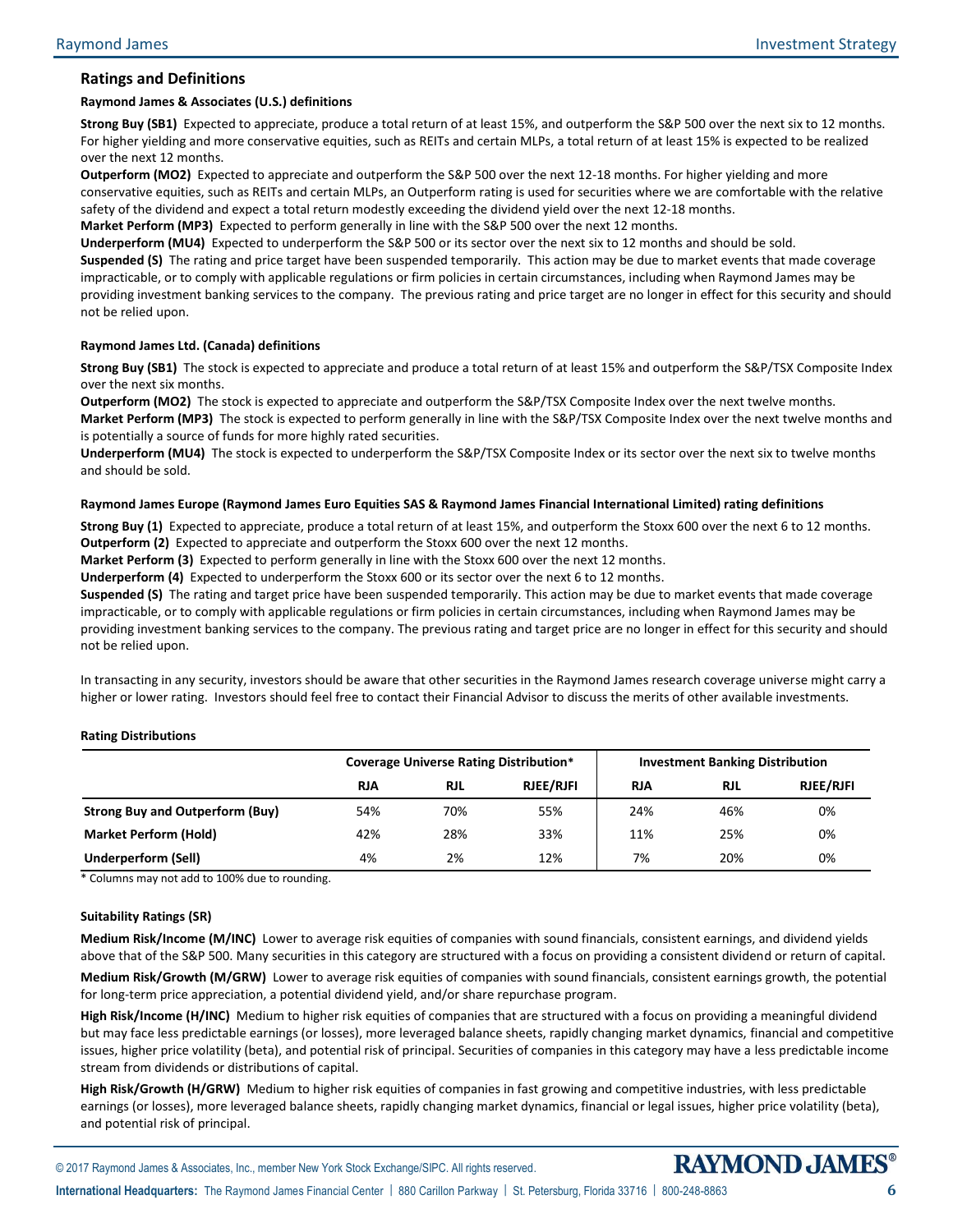**High Risk/Speculation (H/SPEC)** High risk equities of companies with a short or unprofitable operating history, limited or less predictable revenues, very high risk associated with success, significant financial or legal issues, or a substantial risk/loss of principal.

#### **Raymond James Relationship Disclosures**

Raymond James expects to receive or intends to seek compensation for investment banking services from the subject companies in the next three months.

#### **Stock Charts, Target Prices, and Valuation Methodologies**

**Valuation Methodology:** The Raymond James methodology for assigning ratings and target prices includes a number of qualitative and quantitative factors including an assessment of industry size, structure, business trends and overall attractiveness; management effectiveness; competition; visibility; financial condition, and expected total return, among other factors. These factors are subject to change depending on overall economic conditions or industry- or company-specific occurrences. Only stocks rated Strong Buy (SB1) or Outperform (MO2) have target prices and thus valuation methodologies.

#### **Risk Factors**

**General Risk Factors:** Following are some general risk factors that pertain to the businesses of the subject companies and the projected target prices and recommendations included on Raymond James research: (1) Industry fundamentals with respect to customer demand or product / service pricing could change and adversely impact expected revenues and earnings; (2) Issues relating to major competitors or market shares or new product expectations could change investor attitudes toward the sector or this stock; (3) Unforeseen developments with respect to the management, financial condition or accounting policies or practices could alter the prospective valuation; or (4) External factors that affect the U.S. economy, interest rates, the U.S. dollar or major segments of the economy could alter investor confidence and investment prospects. International investments involve additional risks such as currency fluctuations, differing financial accounting standards, and possible political and economic instability.

**Additional Risk and Disclosure information, as well as more information on the Raymond James rating system and suitability categories, is available at [rjcapitalmarkets.com/Disclosures/index](http://www.rjcapitalmarkets.com/Disclosures/index). Copies of research or Raymond James' summary policies relating to research analyst independence can be obtained by contacting any Raymond James & Associates or Raymond James Financial Services office (please se[e raymondjames.com](http://www.raymondjames.com/) for office locations) or by calling 727-567-1000, toll free 800-237-5643 or sending a written request to the Equity Research Library, Raymond James & Associates, Inc., Tower 3, 6th Floor, 880 Carillon Parkway, St. Petersburg, FL 33716.**

**Simple Moving Average (SMA)** - A simple, or arithmetic, moving average is calculated by adding the closing price of the security for a number of time periods and then dividing this total by the number of time periods.

**Exponential Moving Average (EMA)** - A type of moving average that is similar to a simple moving average, except that more weight is given to the latest data.

**Relative Strength Index (RSI)** - The Relative Strength Index is a technical momentum indicator that compares the magnitude of recent gains to recent losses in an attempt to determine overbought and oversold conditions of an asset.

International securities involve additional risks such as currency fluctuations, differing financial accounting standards, and possible political and economic instability. These risks are greater in emerging markets.

Small-cap stocks generally involve greater risks. Dividends are not guaranteed and will fluctuate. Past performance may not be indicative of future results.

*Investors should consider the investment objectives, risks, and charges and expenses of mutual funds and exchange-traded funds carefully before investing. The prospectus contains this and other information about mutual funds and exchange -traded funds. The prospectus is available from your financial advisor and should be read carefully before investing.* **Not approved for rollover solicitations.**

#### *For clients in the United Kingdom:*

**For clients of Raymond James Financial International Limited (RJFI):** This document and any investment to which this document relates is intended for the sole use of the persons to whom it is addressed, being persons who are Eligible Counterparties or Professional Clients